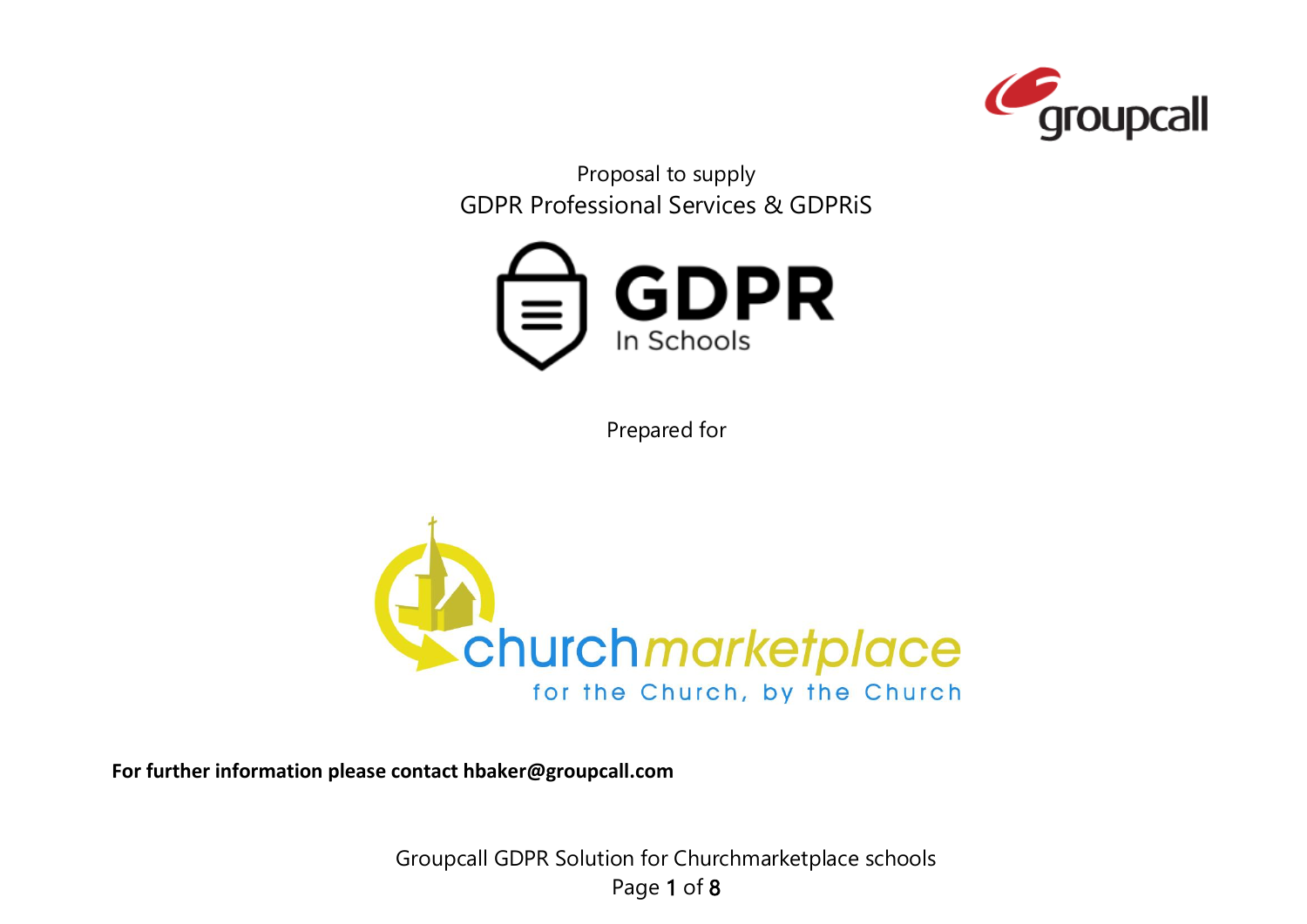# **GDPR Solution and Project Scope:**

Groupcall has been providing secure data services for schools, Local Authorities and Academy Trusts for more than 16 years and with the advent of the new GDPR legislation coming into force in May 2018, we are now offering Academy Trusts and Federated Schools an end-to-end solution that supports them and their schools working towards compliance. Groupcall has been ISO 27001 & ISO 9001 for many years and fully complies with the existing data protection laws across the UK. Although GDPR offers new challenges, we believe that we're perfectly placed to work with schools, Academies and Trusts by offering a clear pathway to compliance around the new legislation.

Our approach is a combination of training, professional services and a cloud-based school portal making it easier to manage GDPR requirements now and in the future. We have a cost effective GDPR provision with a menu of services outlined on page 7 of this document which can be procured as individual elements as well as a package. It's designed to be flexible and ensures that budget is spent on the areas that need it most.



**For further information please contact hbaker@groupcall.com**

Groupcall GDPR Solution for Churchmarketplace schools Page 2 of 8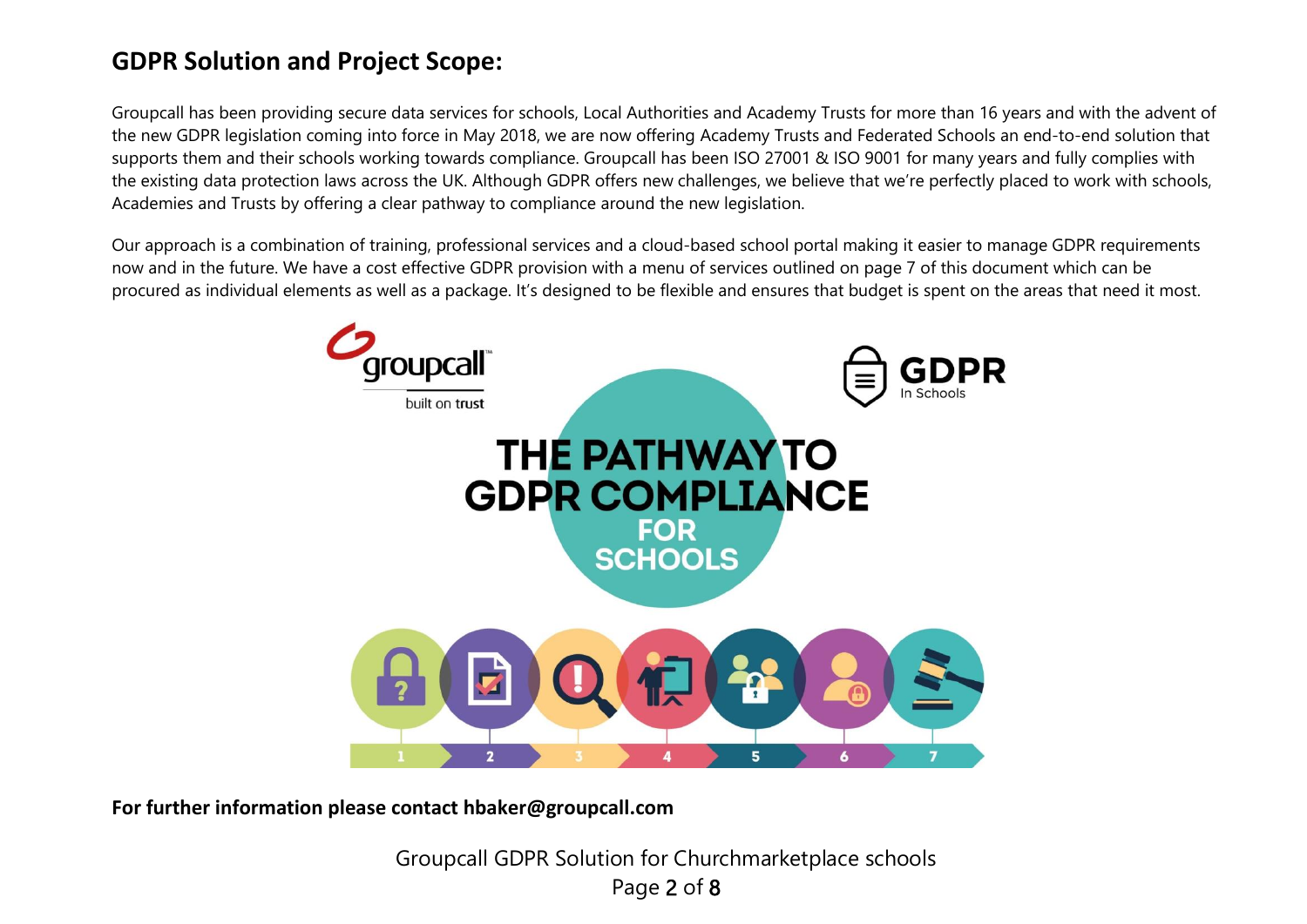**GDPR Awareness**: Groupcall has produced a free eBook specifically designed to help schools understand their legal obligations under GDPR. This comprehensive guide provides the initial step onto the Groupcall GDPR pathway and is recommended prior to taking one of our training courses. The eBook can be downloaded from this link -https://www.groupcall.com/gdpr-ebook-for-schools staff.

Alternatively, we can offer your Diocese/Trust or federations of schools an onsite GDPR awareness session for the senior management teams. The awareness session is primarily targeted at senior leaders, data protection leads, compliance and governance officers, data managers and heads of education and offers a great foundation for bringing your strategic team together with one of our qualified GDPR practitioners. On completion of the awareness session, delegates will have:

- o Awareness and understanding of the new GDPR and its impact on your organisation
- o Key changes relevant to schools
- o The requirements that GDPR will impose on you
- o An overview of the steps you will need to take to ensure your organisation is compliant

**GDPR Preparation**: We understand Churchmarketplace work closely with the Catholic Education Service (CES) and Churchmarketplace have Solicitors providing the schools with legal services which follows the CES policy and guidance. The CES will be publishing a GDPR policy and privacy notice for schools to adopt. However, should alternative legal services be required Groupcall has partnered with Michelmores solicitors who provide various professional legal services to schools around GDPR including practical training to staff on how the policies work.

**For further information please contact hbaker@groupcall.com**

Groupcall GDPR Solution for Churchmarketplace schools Page 3 of 8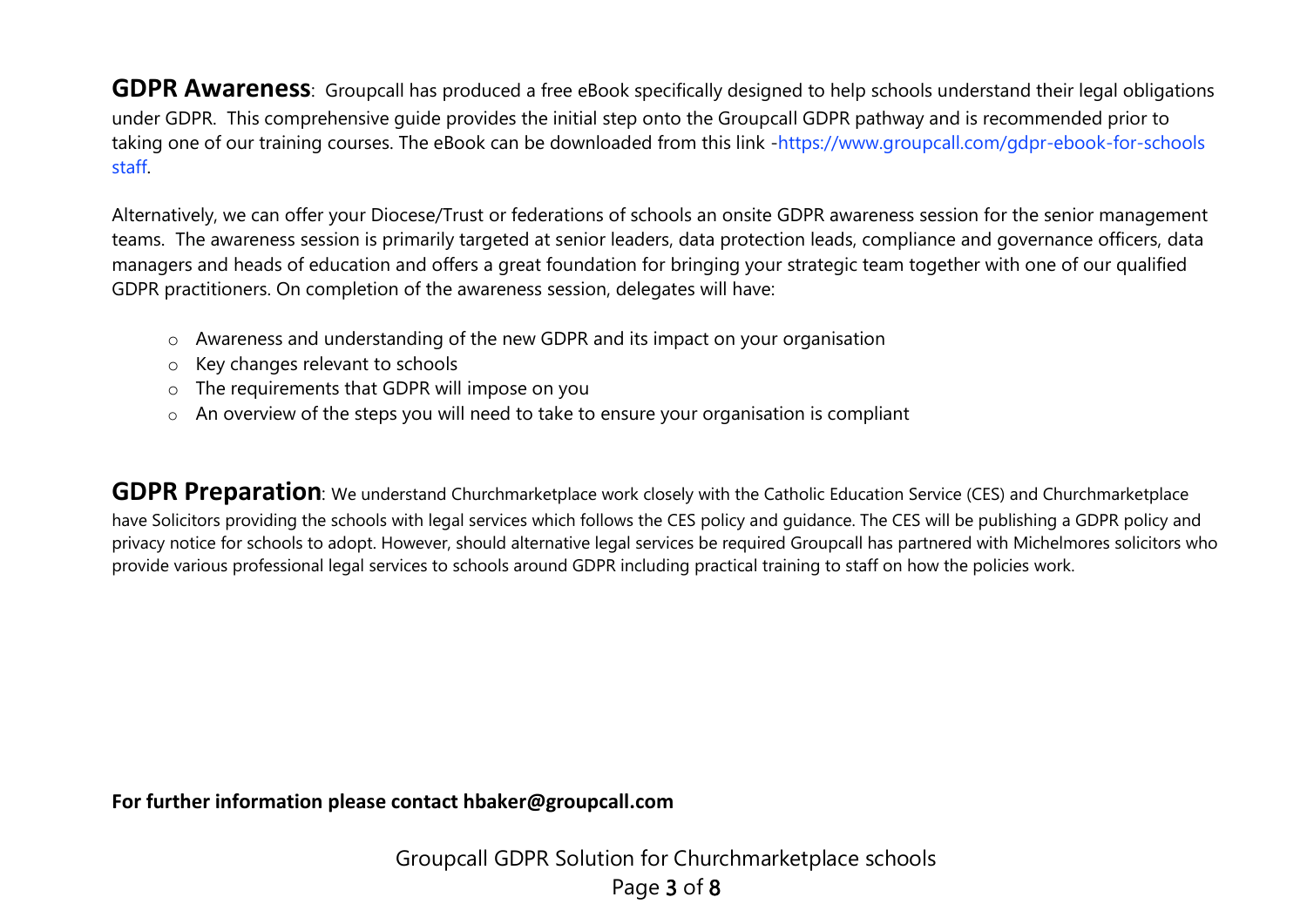**GDPR Training Days** – Groupcall has provided GDPR training for thousands of schools and have found that Academy Trusts and federation of schools are keen to explore a cost-effective offering that can be delivered to all of their academies/schools. These training sessions are hosted at a location at the Trust or hosted school, which makes attendance easier for all attendees. This approach also enables us to form a partnership with the Diocese/Academy Trust

GDPR Governance: GDPRIS is an intuitive and cost-effective platform designed for schools to manage and maintain their GDPR requirements from one central location. The platform provides schools with the ability to manage supplier relationships, data map existing products and services, schedule audits, report data breaches, upload policy documents, store support documents and training videos (provided by GDPRiS) and manage all school members of staff that have access to personal pupil data, as well as those staff members that may not exist in the schools MIS platform.

Every member of staff – teaching, administration and even the caretaker have a role to play in keeping student and staff information safe. They are as much part of GDPRiS as the Data Protection Officer (DPO). We've included an area to record DP training, and even included videos which you can use as part of your training.

Instead of every school having to retrieve and manage data maps from their suppliers, GDPRiS does it all for you. Your data mapping across all suppliers should take you minutes.

In the event of a breach the system will guide you through what needs to done and records every step for you. Unlike outside agencies we know how schools work. We've written our package to mirror your existing processes and the way you work, whilst pro-actively prompting you to exceed the new General Data Protection Regulations requirements.

The GDPRiS platform can be purchased directly from Churchmarketplace at a discounted subscription cost. The subscription agreement is for 3 years, invoiced in 3 annual staged payments. The costs include the GDPRiS platform, remote platform training, support and version upgrades.

**For further information please contact hbaker@groupcall.com**

Groupcall GDPR Solution for Churchmarketplace schools Page 4 of 8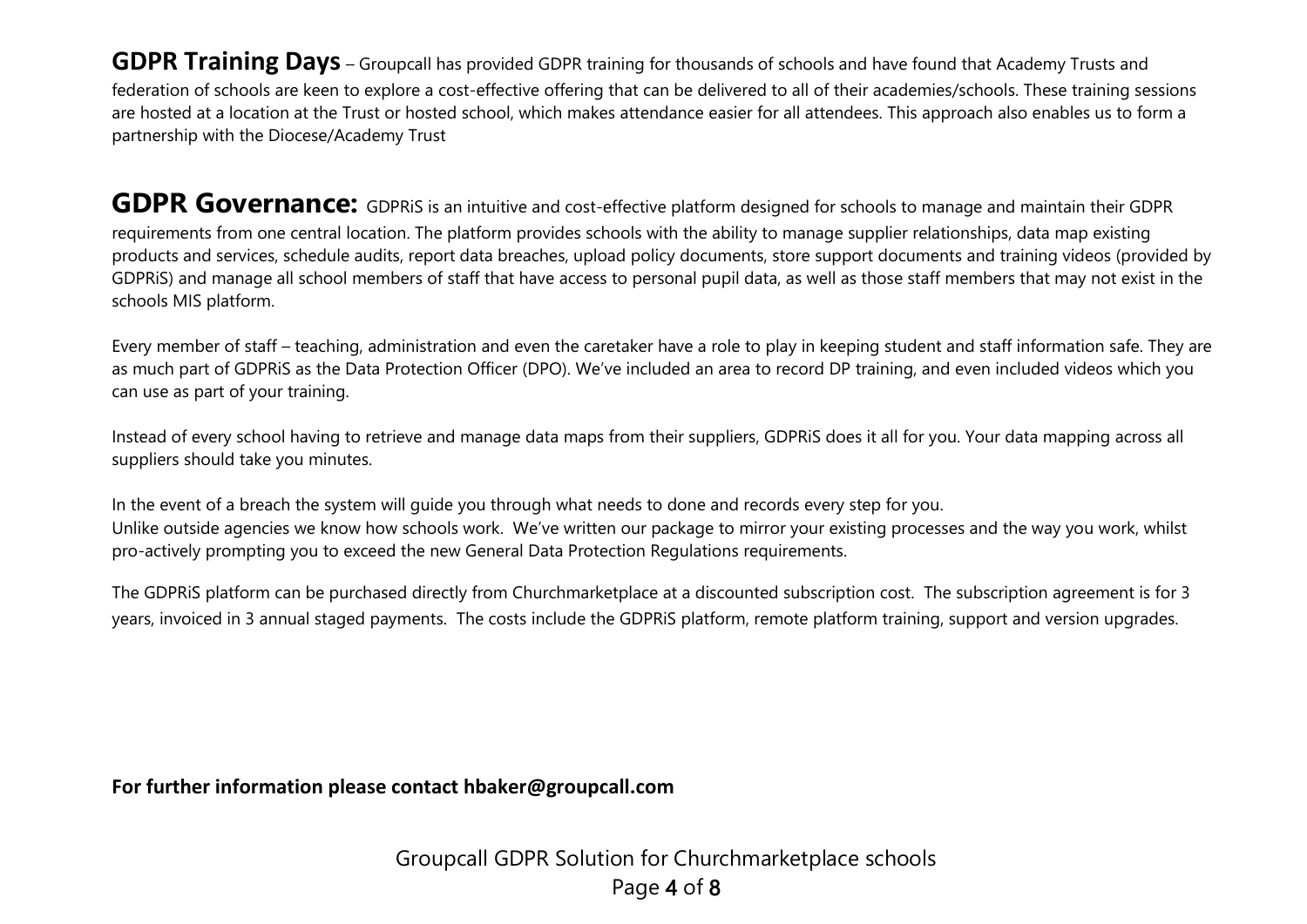| <b>O</b> GDPRIS<br>X                                                     |                                                                                                             |                                                                                                          |                                                              | $\theta$ – $\theta$ $\times$ |  |
|--------------------------------------------------------------------------|-------------------------------------------------------------------------------------------------------------|----------------------------------------------------------------------------------------------------------|--------------------------------------------------------------|------------------------------|--|
| C 10 gdpris-web-uat.azurewebsites.net/home<br>$\leftarrow$ $\rightarrow$ |                                                                                                             |                                                                                                          |                                                              |                              |  |
|                                                                          | Here Apps <b>C</b> , Work <b>C</b> , News <b>C</b> , Sports <b>C</b> , Docs <b>C</b> (13) Let's Cut The Cra |                                                                                                          |                                                              |                              |  |
| $\bigoplus$ GDPR                                                         | $\equiv$                                                                                                    |                                                                                                          |                                                              |                              |  |
| <b>FIVE BOROUGHS ACADEMY</b><br>School                                   | Dashboard                                                                                                   |                                                                                                          |                                                              |                              |  |
|                                                                          | > Staff                                                                                                     | <b>Suppliers</b>                                                                                         | ▶ Breaches                                                   |                              |  |
| <b>ED</b> Dashboard<br><b>皆</b> Suppliers                                | Number of active staff $\circ$<br>$\overline{4}$                                                            | Number of suppliers $\qquad \odot$ Number of products $\qquad \odot$<br>$\overline{7}$<br>$\overline{4}$ | Number of breaches reported $\qquad \circlearrowright$<br>13 |                              |  |
| Internal Audit<br>Actions                                                |                                                                                                             |                                                                                                          |                                                              |                              |  |
| A Breaches                                                               | Audit                                                                                                       | <b>Messages</b>                                                                                          | Profiles                                                     |                              |  |
| <b>Documents and Training</b><br>A Notifications                         | $\mathsf{o}$<br>$\mathbf 0$                                                                                 | No new messages 0                                                                                        | School profile ©                                             |                              |  |
| <b>≡</b> User Management                                                 | There is no finished Staff Data Protection Audit by staff!<br>$\circ$                                       |                                                                                                          | My profile ©                                                 |                              |  |
| School Profile                                                           |                                                                                                             |                                                                                                          |                                                              |                              |  |
| <b><math>\Phi</math></b> Account Settings                                |                                                                                                             |                                                                                                          |                                                              |                              |  |
| <b>盒</b> Switch Schools                                                  |                                                                                                             |                                                                                                          |                                                              |                              |  |
| G Sign Out                                                               |                                                                                                             |                                                                                                          |                                                              |                              |  |
| Terms and Conditions                                                     |                                                                                                             |                                                                                                          |                                                              |                              |  |

#### **Additional Information & Features**

- $\checkmark$  Suitable for every school and nursery in the UK and Republic of Ireland
- $\checkmark$  Allows multiple schools to share a central Data Protection Officer
- $\checkmark$  By design sets standards which exceed the GDPR
- ✓ Creates individual supplier/product data maps allowing a full school data profile to be completed in minutes
- $\checkmark$  Identifies which data is mandatory and which requires consent
- $\checkmark$  Self-assessment structure an approach to running a full compliance programme if required
- $\checkmark$  Reports gaps in data and staff audits
- $\checkmark$  Shares the GDPR task load with other schools
- $\checkmark$  Training videos and literature included
- ✓ MAT level log-in, allowing staff employed by multiple schools to easily switch between accounts regardless of where they are

Groupcall GDPR Solution for Churchmarketplace schools Page 5 of 8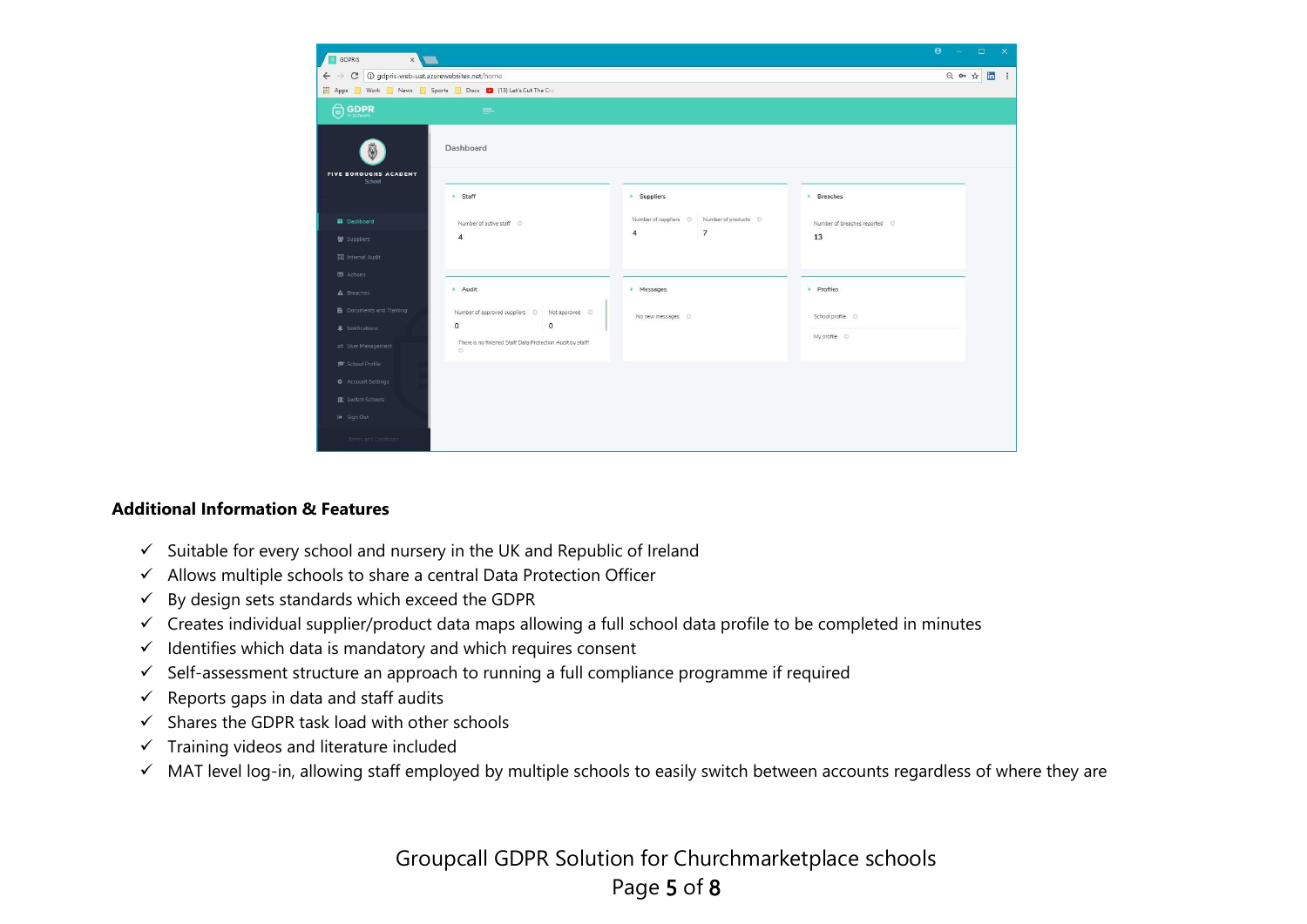**DPO Services:** I understand Dioceses, Academy Trusts or Federation of schools may be utilising their own DPO. However, there is a current misconception circulating that schools cannot move forward with their GDPR compliancy duties until a DPO has been appointed. As you can see from our 'GDPR Pathway' diagram on page 3, there are numerous preparation steps that schools can be doing right now in lieu of a DPO being in situ. However, should you decide that might wish to buy in DPO services, Groupcall is currently forming partnerships with various education organisations that are or will be offering DPO as a Service (DPOaaS). Costs for this service will be available upon request when available.

**Ongoing Compliance:** Once May 26th is here and GDPR is formally the law, the implemented tools, training and appropriate services outlined in the 'GDPR Pathway' will enable our customers to have the right pieces in place to ensure ongoing compliancy for the future. With a combination of the GDPRiS functionality, an appointed DPO, CES policy guidance and either the services from Michelmores 'JustAsk', or similar services from your existing legal supplier schools will have an end-to-end compliancy map that will provide a solid foundation for GDPR.

# **Notes on Quotation:**

- 1. All prices exclude VAT.
- 2. This offer is subject Groupcall's Standard Terms and Conditions.
- 3. This quotation is valid until 25<sup>th</sup> May 2018
- 4. Any additional training or on-site consultancy days agreed outside of the original project scope will be charged at £1,200 + vat per day
- 5. GDPRiS is a 3-year subscription service, although it will be invoiced annually in line with the costs on page 7 of this document

**For further information please contact hbaker@groupcall.com**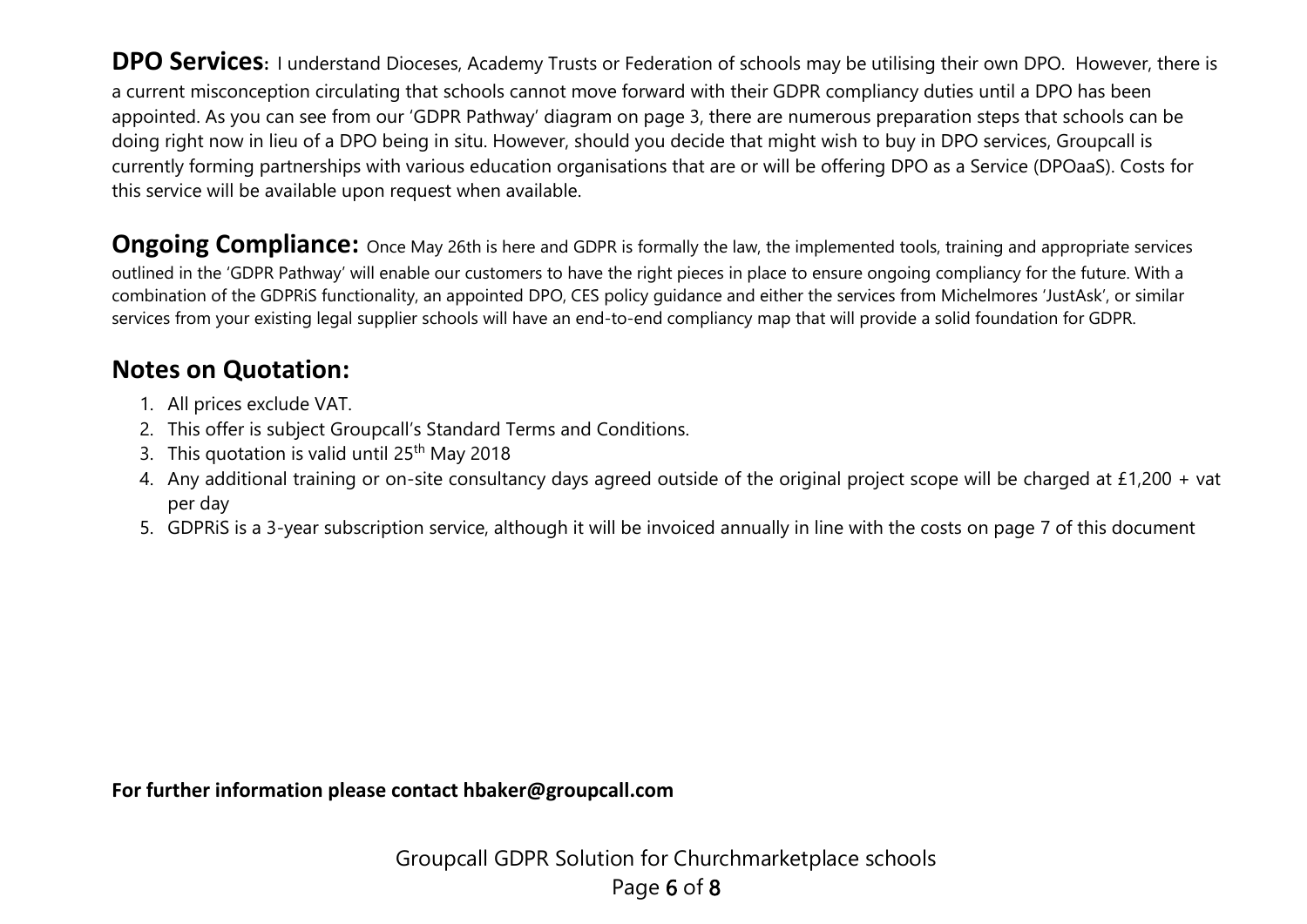# **Groupcall GDPR Product and Service Costs:**

| <b>GDPR Solution Costs:</b>                                                                                                                                                         |                                                                          |
|-------------------------------------------------------------------------------------------------------------------------------------------------------------------------------------|--------------------------------------------------------------------------|
| <b>GDPR Awareness</b> – Free eBook download<br><b>ALTERNATIVELY</b>                                                                                                                 | <b>Free of Charge</b>                                                    |
| 2/3 hours onsite at a MAT location<br>(Designed for Trust senior leaders, data protection leads, compliance & governance officers, data<br>managers, chief executives and directors | $£800 + vat$                                                             |
| <b>GDPR Preparation</b> - Legal Service for Policy Documentation and Privacy Notices<br>(If required)                                                                               | $£995 + vat$                                                             |
| <b>GDPR Training</b> - Groupcall Trainer onsite at the Diocese/Academy Trust or Federation of schools<br>location                                                                   | £1,200 + vat per day                                                     |
|                                                                                                                                                                                     | for 12-25 delegates per session<br>£1,800 + vat per day                  |
|                                                                                                                                                                                     | for 26-50 delegates per session                                          |
| GDPR Governance GDPRiS - Cloud based platform designed for academies managing<br><b>GDPR</b> requirements                                                                           | Please refer to table below                                              |
| <b>DPO Services –</b> external service for those Trusts not appointing their own DPO                                                                                                | <b>Costs Available Upon Request when available</b>                       |
| <b>Ongoing Compliance -</b> Michelmores 'JustAsk' Service (if applicable) & GDPRiS Annual                                                                                           | 'JustAsk' Service                                                        |
| Subscriptions                                                                                                                                                                       | £750 + vat per annum, per school<br>£1,000 + vat for 2 years, per school |
|                                                                                                                                                                                     |                                                                          |
|                                                                                                                                                                                     | <b>GDPRIS Annual Subscriptions for</b><br>Years 2 & 3 as outlined above  |
|                                                                                                                                                                                     |                                                                          |

### **For further information please contact hbaker@groupcall.com**